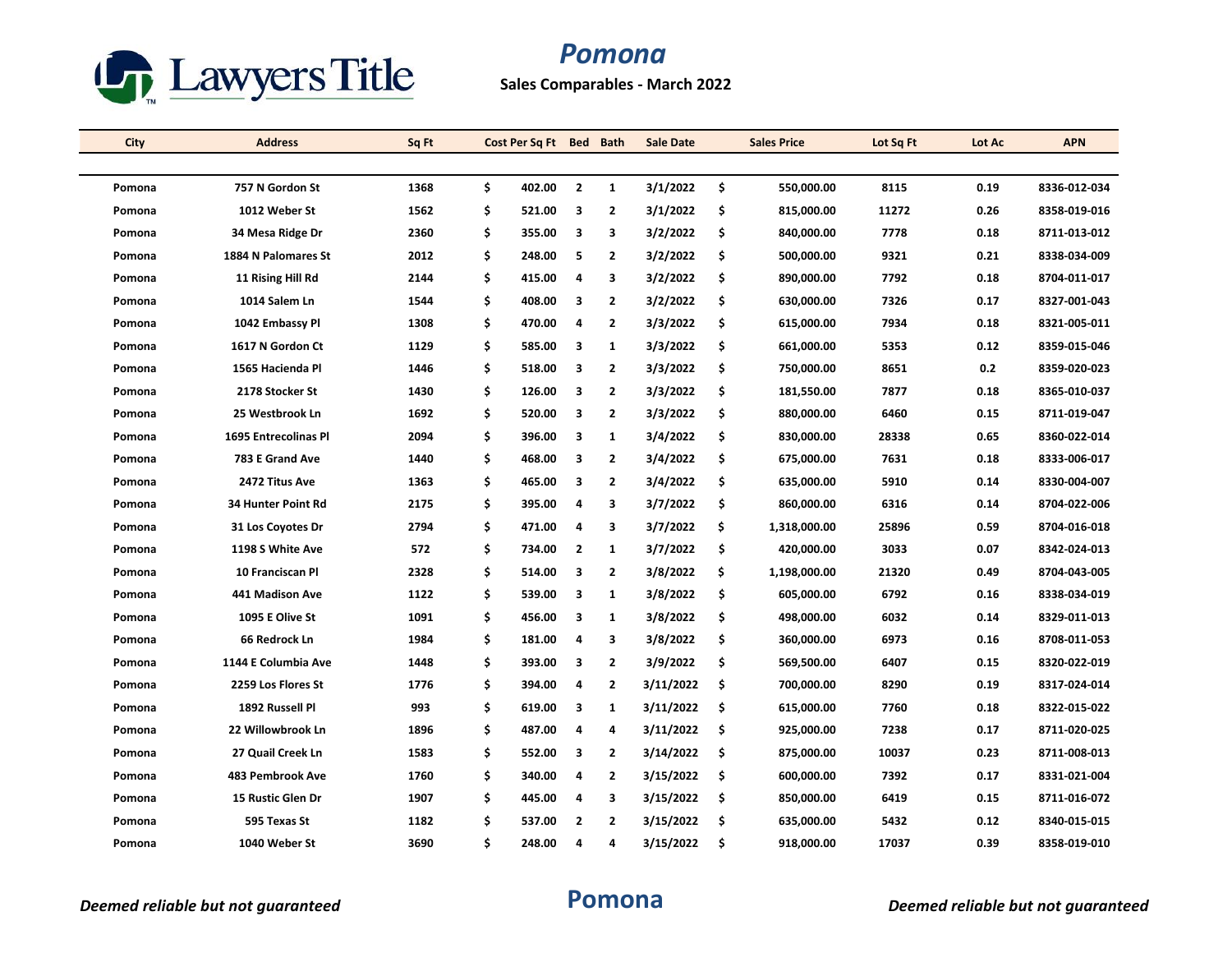

## *Pomona*

### **Sales Comparables - March 2022**

| City   | <b>Address</b>          | Sq Ft | Cost Per Sq Ft Bed Bath |                         |                | <b>Sale Date</b> |     | <b>Sales Price</b> | Lot Sq Ft | Lot Ac | <b>APN</b>   |
|--------|-------------------------|-------|-------------------------|-------------------------|----------------|------------------|-----|--------------------|-----------|--------|--------------|
|        |                         |       |                         |                         |                |                  |     |                    |           |        |              |
| Pomona | 1477 Alameda St         | 1585  | \$<br>482.00            | $\overline{\mathbf{2}}$ | $\mathbf{1}$   | 3/16/2022        | \$  | 765.000.00         | 10620     | 0.24   | 8359-018-044 |
| Pomona | 840 Hampshire Ct        | 1584  | \$<br>422.00            | 3                       | $\overline{2}$ | 3/16/2022        | \$  | 670,000.00         | 7306      | 0.17   | 8357-007-088 |
| Pomona | 2679 Kimball Ave        | 1488  | \$<br>450.00            | 3                       | $\overline{2}$ | 3/16/2022        | \$  | 671,000.00         | 6668      | 0.15   | 8366-015-002 |
| Pomona | 763 N Mountain View Ave | 1603  | \$<br>455.00            | 3                       | $\overline{2}$ | 3/16/2022        | \$  | 730,000.00         | 9254      | 0.21   | 8323-002-010 |
| Pomona | 37 Old Wood Rd          | 2283  | \$<br>423.00            | 4                       | 3              | 3/16/2022        | \$  | 966,000.00         | 6698      | 0.15   | 8711-003-003 |
| Pomona | 2270 N Orange Grove Ave | 1562  | \$<br>800.00            | 3                       | $\overline{2}$ | 3/16/2022        | \$  | 1,250,000.00       | 14542     | 0.33   | 8365-001-012 |
| Pomona | 269 San Luis St         | 1241  | \$<br>499.00            | 3                       | $\mathbf{1}$   | 3/16/2022        | \$  | 620,000.00         | 6523      | 0.15   | 8362-004-041 |
| Pomona | 567 W Alvarado St       | 1473  | \$<br>431.00            | 3                       | $\mathbf{1}$   | 3/17/2022        | \$  | 635,000.00         | 7501      | 0.17   | 8340-006-019 |
| Pomona | 2956 Huston St          | 936   | \$<br>673.00            | 3                       | 1              | 3/17/2022        | \$  | 630,000.00         | 6233      | 0.14   | 8367-027-001 |
| Pomona | 2411 Merrywood St       | 1352  | \$<br>506.00            | 3                       | $\overline{2}$ | 3/17/2022        | \$  | 685,000.00         | 6230      | 0.14   | 8317-010-017 |
| Pomona | 1295 Pavilion Dr        | 1708  | \$<br>430.00            | 3                       | $\overline{2}$ | 3/17/2022        | \$  | 736,000.00         | 9060      | 0.21   | 8358-018-036 |
| Pomona | 901 San Bernardino Ave  | 1308  | \$<br>366.00            | 3                       | $\overline{2}$ | 3/17/2022        | \$  | 480,000.00         | 6215      | 0.14   | 8318-011-030 |
| Pomona | 2592 Camphor Pl         | 970   | \$<br>634.00            | 3                       | $\mathbf{1}$   | 3/18/2022        | \$  | 615,000.00         | 11939     | 0.27   | 8331-018-008 |
| Pomona | 2711 Lyndale Ave        | 1325  | \$<br>456.00            | 3                       | 1              | 3/18/2022        | \$. | 605,000.00         | 7762      | 0.18   | 8707-002-020 |
| Pomona | 1439 S Palomares St     | 1632  | \$<br>490.00            | 4                       | 1              | 3/18/2022        | \$  | 800,000.00         | 19665     | 0.45   | 8333-022-018 |
| Pomona | 1737 Waters Ave         | 954   | \$<br>649.00            | 3                       | 1              | 3/18/2022        | \$  | 620,000.00         | 6943      | 0.16   | 8344-007-020 |
| Pomona | 278 Garfield Ave        | 1275  | \$<br>509.00            | $\overline{2}$          | 1              | 3/21/2022        | \$  | 650,000.00         | 7173      | 0.16   | 8339-016-003 |
| Pomona | 1107 E La Verne Ave     | 1068  | \$<br>617.00            | 3                       | $\overline{2}$ | 3/21/2022        | \$  | 660,000.00         | 7308      | 0.17   | 8317-029-008 |
| Pomona | 236 Sherwood Pl         | 1303  | \$<br>498.00            | 3                       | $\overline{2}$ | 3/22/2022        | \$  | 650,000.00         | 6914      | 0.16   | 8359-009-009 |
| Pomona | 615 Weber St            | 821   | \$<br>700.00            | $\overline{2}$          | $\mathbf{1}$   | 3/22/2022        | \$  | 575,000.00         | 7482      | 0.17   | 8357-017-024 |
| Pomona | 1170 W 10Th St          | 1736  | \$<br>352.00            | 3                       | $\overline{2}$ | 3/23/2022        | \$  | 612,000.00         | 8380      | 0.19   | 8349-017-065 |
| Pomona | 2933 Lancer Ave         | 1559  | \$<br>426.00            | 3                       | $\overline{2}$ | 3/23/2022        | \$  | 665,000.00         | 5987      | 0.14   | 8710 009 028 |
| Pomona | 312 W Lexington Ave     | 1984  | \$<br>303.00            | 4                       | 3              | 3/24/2022        | \$  | 602,000.00         | 7546      | 0.17   | 8344-037-046 |
| Pomona | 2190 Castle Pl          | 1785  | \$<br>142.00            | 3                       | $\overline{2}$ | 3/25/2022        | \$  | 255,000.00         | 14117     | 0.32   | 8365-019-041 |
| Pomona | 1015 N Dudley St        | 1248  | \$<br>503.00            | 3                       | $\mathbf{1}$   | 3/25/2022        | \$  | 628,500.00         | 20613     | 0.47   | 8355-024-016 |
| Pomona | 923 Hallwood Ave        | 1160  | \$<br>538.00            | 4                       | $\overline{2}$ | 3/25/2022        | \$  | 625,000.00         | 6080      | 0.14   | 8317-013-010 |
| Pomona | 31 Hidden Valley Rd     | 2233  | \$<br>416.00            | 3                       | 3              | 3/25/2022        | \$  | 930,000.00         | 5233      | 0.12   | 8711-012-037 |
| Pomona | 1586 N Orange Grove Ave | 1184  | \$<br>515.00            | $\overline{2}$          | 1              | 3/25/2022        | \$  | 610,000.00         | 6526      | 0.15   | 8339-019-016 |
| Pomona | 1269 Bonnie Brae St     | 1605  | \$<br>429.00            | 3                       | $\overline{2}$ | 3/29/2022        | \$  | 690,000.00         | 6935      | 0.16   | 8322-024-022 |
| Pomona | 1142 Indian Hill Blyd   | 1200  | \$<br>496.00            | $\overline{2}$          | 1              | 3/29/2022        | \$  | 596,000.00         | 6374      | 0.15   | 8322-027-003 |